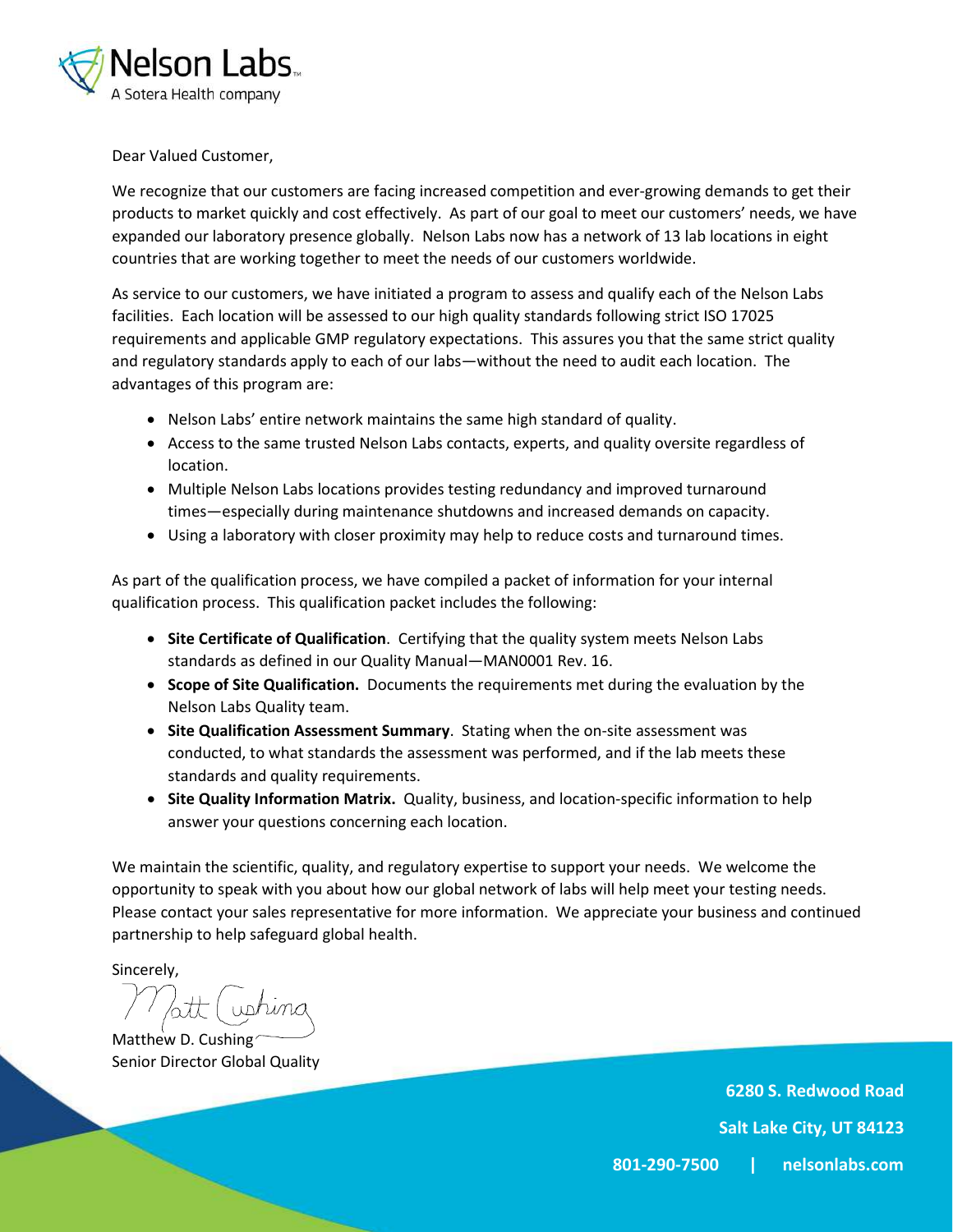

# CERTIFICATE OF QUALIFICATION

Gibraltar Laboratories 122 Fairfield Road Fairfield, NJ 07004

Gibraltar Laboratories 16 Montesano Road Fairfield, NJ 07004

An evaluation was performed on the above sites according to Nelson Labs procedures for On-site Supplier/Subcontractor Audit Process - SOP0159 Rev 4. Nelson Labs certifies that the quality system meets company standards as defined in the NL Quality Manual – MAN0001 Rev 16.

Please refer to the accompanying Scope of Evaluation for information detailing the evaluation criteria and methods for continuous monitoring of the site to assure continued compliance.

 $u$ tushina

Matt Cushing, Senior Director Global Quality

QualityAudits@NelsonLabs.com | +1 (801) 290-7500 6280 South Redwood Road | Salt Lake City, UT 84123–6600 U.S.A.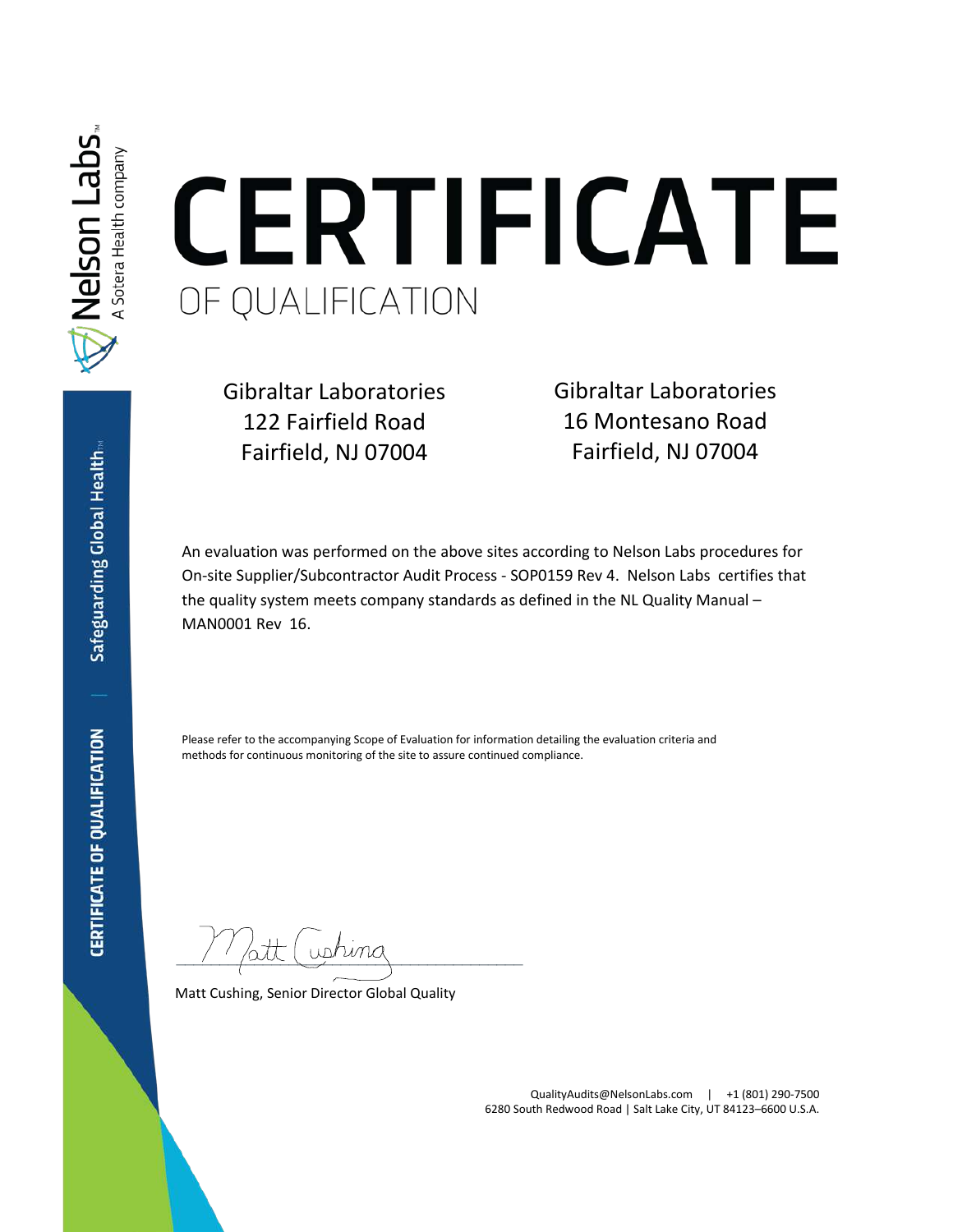

## SCOPE OF SITE QUALIFICATION

Gibraltar Laboratories 122 Fairfield Rd Fairfield, NJ 07004

Gibraltar Laboratories 16 Montesano Rd Fairfield, NJ 07004

These sites have been evaluated by the Nelson Labs quality team and found to meet the requirements of the following:

| <b>cGMP</b> - FDA FEI<br>#2219947                           | Evaluated to general requirements of CFR 210, 211, 820 and 1271 Subpart D<br>(Drug/Device/Tissue) for a testing laboratory.<br>The most recent FDA inspection was reviewed – corrections were verified to be<br>complete and satisfactory.                                                  |
|-------------------------------------------------------------|---------------------------------------------------------------------------------------------------------------------------------------------------------------------------------------------------------------------------------------------------------------------------------------------|
| $ISO$ 17025 - A2LA<br>Certificate # 0056.01,<br>0056.02     | Evaluated through ANSI-ASQ National Accreditation Board.<br>Evaluated through NL internal audits procedure - SOP0103 which is performed<br>annually to all applicable causes of ISO 17025.<br>Evaluated during the assessment according to NL SOP0106 requirements according to<br>FRM0528. |
| <b>NL Quality Manual</b><br><b>MAN0001 Rev 16</b>           | Evaluated through assessment performed Oct 2018<br>Sites comply with MAN0001 which details the quality policy and quality requirements<br>of NL. Gibraltar complies with and employees are trained to SOP40G Quality Manual.                                                                |
| <b>Continuous</b><br><b>Monitoring</b><br><b>Activities</b> | Monitored through Gibraltar internal audits procedure – SOP 25G which is performed<br>annually to all applicable clauses of ISO 17025.<br>Monitored through NL supplier management system - SOP0106 and continually<br>evaluated as an approved supplier on the NL qualified supplier list. |

Valid to: 31 Dec 2020

**6280 S. Redwood Road Salt Lake City, UT 84123 801-290-7500 | nelsonlabs.com**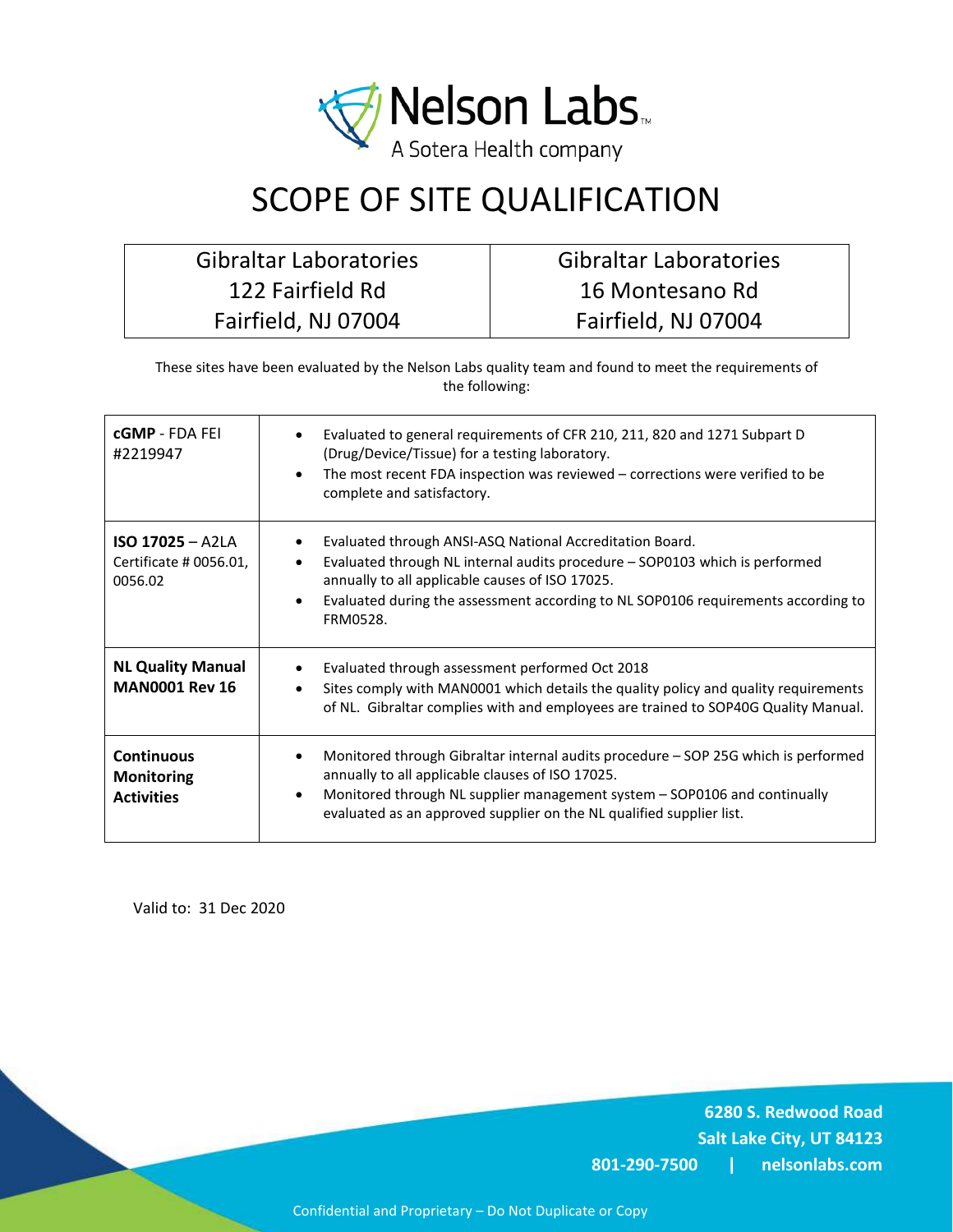

#### **Site Qualification Assessment Summary**

**Assessment Summary:** An on-site assessment was performed on 02-04 Oct 2018 to evaluate compliance with the following:

- CFR 210, 211, 820 and 1271
- ISO 17025:2005
- Nelson Labs (NL) Quality Manual MAN0001 and quality policy

**Purpose**: The assessment was performed to determine the qualification status of the site based on the industry regulations and the high quality standards that Nelson Laboratories expects from qualified suppliers, subcontractors and its own testing labs.

This assessment was also performed on your behalf to determine if the site meets the high quality standards and regulatory requirements to perform testing as a qualified supplier for you and to assure you that Nelson Labs quality standards are maintained at this site.

#### **Conclusion: APPROVED**

As a result of this assessment the NL facilities located at 122 Fairfield Rd. and 16 Montesano Rd. in Fairfield, NJ are considered **APPROVED** for full use of services. The Fairfield locations meet and/or exceed the requirements of the NL quality manual (MAN0001), the NL supplier management program (SOP0106), as well as the applicable CFRs and ISO standards for a quality management system.

This documented approval is intended to be used as qualification documentation for your files in order for you to fulfill internal requirements for qualification of facility as a laboratory testing provider.

**Ongoing Monitoring:** In addition to meeting the requirements for qualification the Fairfield locations will be continuously monitored for quality performance through regular reporting/oversight, internal audits and site visits.

**Evaluation date:** 02-04 Oct 2018 **Site evaluation performed by:** Matt Cushing, Senior Director Global Quality

 $\frac{1}{2}$   $\frac{1}{2}$   $\frac{1}{2}$   $\frac{1}{2}$   $\frac{1}{2}$ 

Matt Cushing, Senior Director Global Quality

**6280 S. Redwood Road Salt Lake City, UT 84123 801-290-7500 | nelsonlabs.com**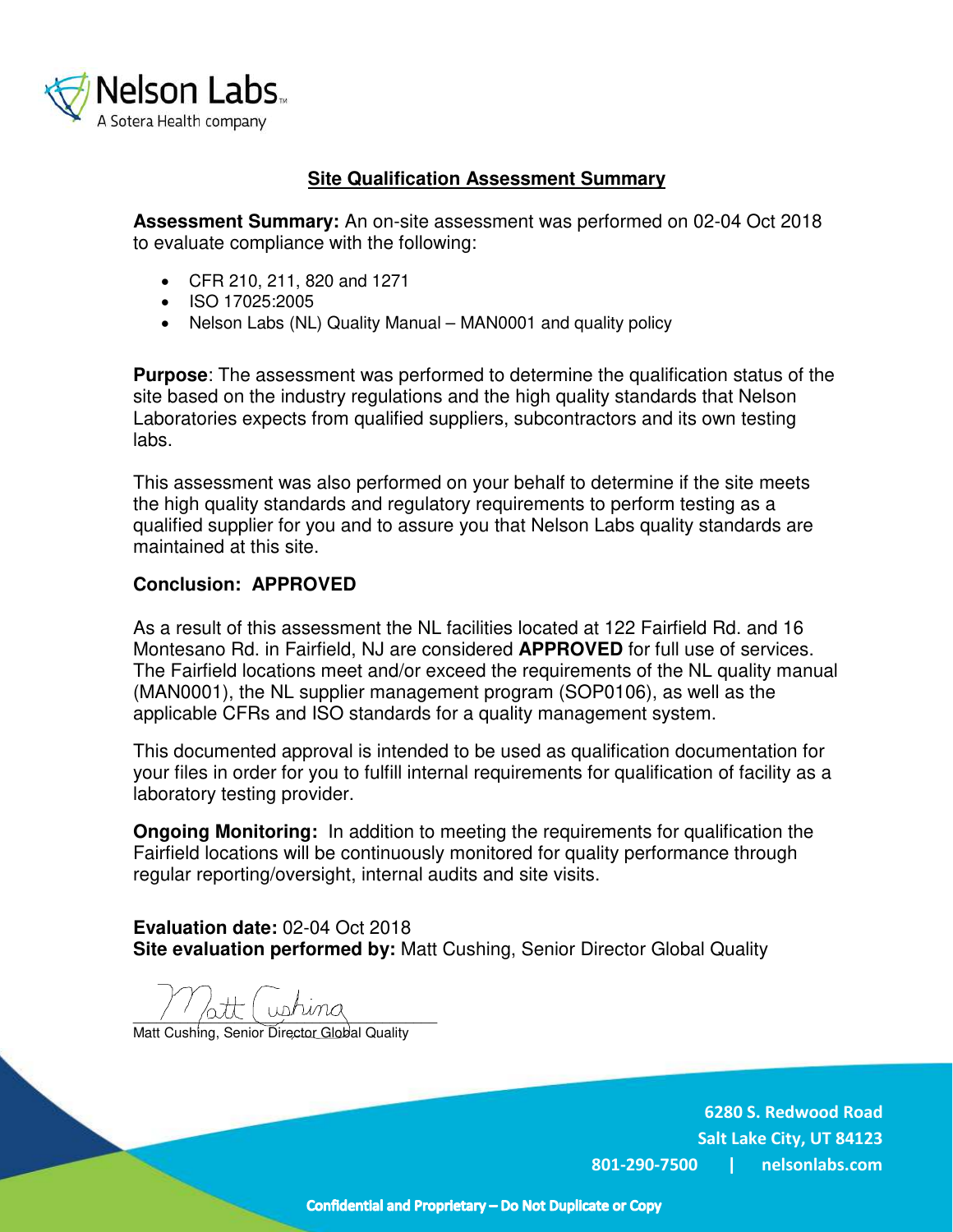

### **Quality Information – Gibraltar Laboratories (GBL)**

| <b>Company Information</b>        |                                                                                                                                                                    |                     |  |  |
|-----------------------------------|--------------------------------------------------------------------------------------------------------------------------------------------------------------------|---------------------|--|--|
| <b>Company Name</b>               | Gibraltar Laboratories (a Sotera Health Company)                                                                                                                   |                     |  |  |
|                                   | Established in 1970.                                                                                                                                               |                     |  |  |
| Parent Company                    | Sotera Health                                                                                                                                                      |                     |  |  |
| <b>Company Address</b>            | 122 Fairfield Rd.                                                                                                                                                  | 16 Montesano Rd.    |  |  |
|                                   | Fairfield, NJ 07004                                                                                                                                                | Fairfield, NJ 07004 |  |  |
| Website                           | GibraltarLabsInc.com                                                                                                                                               |                     |  |  |
| Telephone                         | 973-227-6882                                                                                                                                                       |                     |  |  |
|                                   | <b>Business Information</b>                                                                                                                                        |                     |  |  |
| <b>Business</b><br>Classification | ISO 17025 accredited, FDA Registered Testing Laboratories.                                                                                                         |                     |  |  |
| <b>Federal Tax ID</b>             | 22-1906078                                                                                                                                                         |                     |  |  |
| Dun & Bradstreet<br>Number        | 062032693                                                                                                                                                          | 078394591           |  |  |
| US SAM Entity/<br>DUNS/ CAGE Code | N/A                                                                                                                                                                |                     |  |  |
|                                   | <b>Facilities</b>                                                                                                                                                  |                     |  |  |
| <b>Total Square</b><br>Footage    | 19,520 $ft^2$                                                                                                                                                      |                     |  |  |
| Lab Space                         | 10,000 $\text{ft}^2$                                                                                                                                               |                     |  |  |
| <b>Operating Hours</b>            | Two shifts, 8:30am-5:00pm and 2:30pm-11:00pm, 5 days a week.<br>Small crew for receiving and testing on Saturdays.                                                 |                     |  |  |
| Number of                         |                                                                                                                                                                    |                     |  |  |
| employees                         | $\sim80$                                                                                                                                                           |                     |  |  |
| <b>Quality Staff</b>              | 9                                                                                                                                                                  |                     |  |  |
| <b>Equal Opportunity</b>          | GBL is an equal opportunity employer                                                                                                                               |                     |  |  |
|                                   | <b>Critical Contacts</b>                                                                                                                                           |                     |  |  |
| Management                        | Daniel Prince, PhD - Chief Scientific Officer<br>Jozef Mastej - VP of Operations                                                                                   |                     |  |  |
| Operations<br>(Microbiology)      | Zankhna Solanki - Microbiology Laboratory Manager                                                                                                                  |                     |  |  |
| Operations<br>(Chemistry)         | Shiri Hechter - Chemistry Laboratory Manager                                                                                                                       |                     |  |  |
|                                   | Chuck Weibel - Regulatory Affairs Manager                                                                                                                          |                     |  |  |
| Quality                           | Rupinder Puar - Quality Assurance Microbiology Manager                                                                                                             |                     |  |  |
| <b>Technical Services</b>         | Danina Rinaldi - Technical Services Manager                                                                                                                        |                     |  |  |
|                                   | <b>Additional Contacts</b>                                                                                                                                         |                     |  |  |
| <b>Technical Services</b>         | DRinaldi@GibraltarLabsInc.com or EHomenik@GibraltarLabsInc.com                                                                                                     |                     |  |  |
| <b>Audit Scheduling</b>           | CWeibel@GibraltarLabsInc.com or SKhalil@GibraltarLabsInc.com                                                                                                       |                     |  |  |
|                                   | <b>Proprietary Information</b>                                                                                                                                     |                     |  |  |
| References                        | GBL policies and procedures ensure the protection of our clients' names, confidential, and proprietary<br>information, thus no references are able to be provided. |                     |  |  |
| Sales/Financial                   | GBL sales and financial information is proprietary, thus no sales or financial information is able to be                                                           |                     |  |  |
| Information                       | provided                                                                                                                                                           |                     |  |  |
| Manufacturer                      | GBL is not a manufacturer, it is a contract testing laboratory; therefore, information regarding                                                                   |                     |  |  |
| Statement                         | manufacturing processes is not applicable.                                                                                                                         |                     |  |  |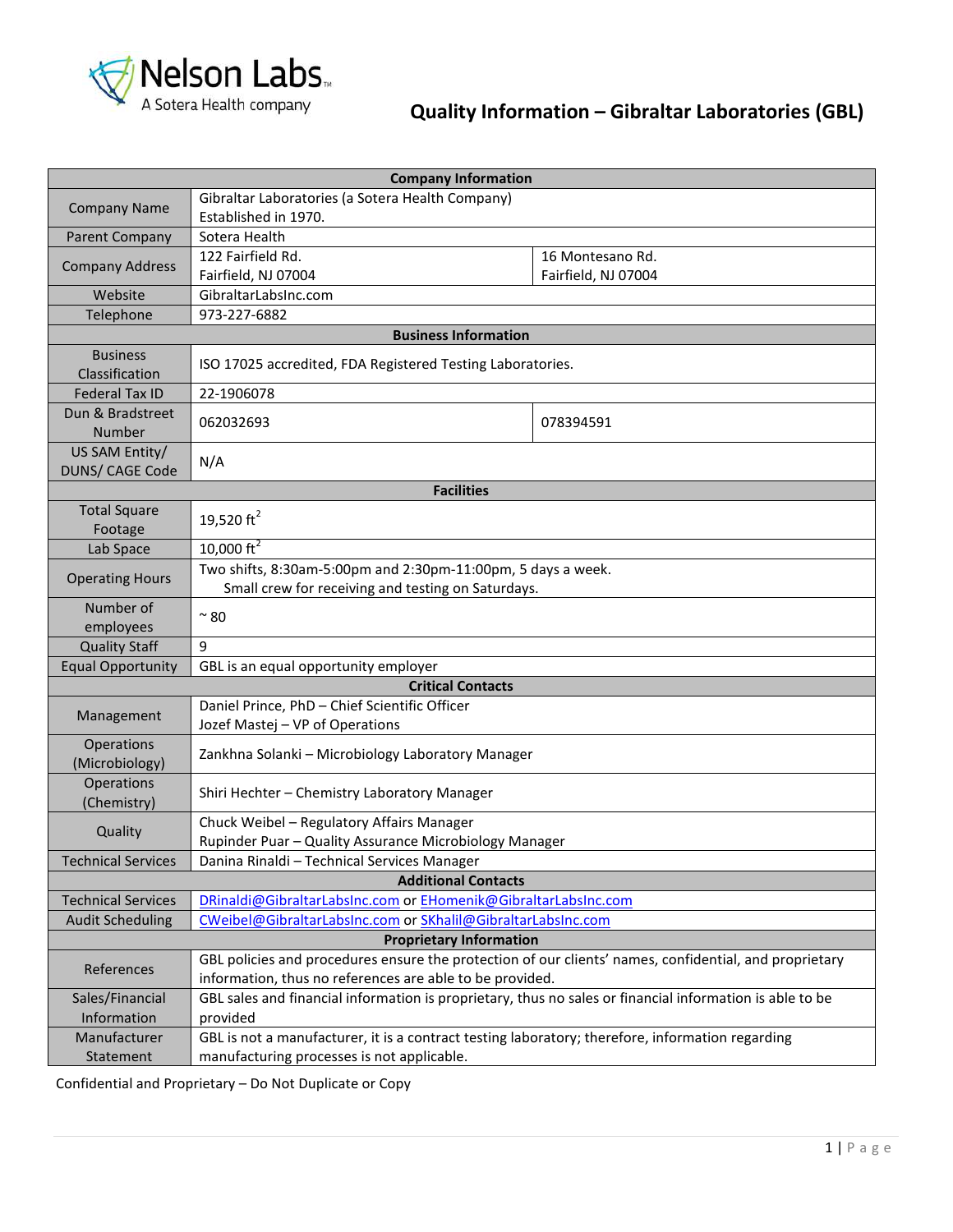

| Accreditation/Certifications/Registrations |                                                                                                                                                                                     |                                                                                                       |  |  |
|--------------------------------------------|-------------------------------------------------------------------------------------------------------------------------------------------------------------------------------------|-------------------------------------------------------------------------------------------------------|--|--|
| <b>ISO Accreditation</b>                   | ISO 17025                                                                                                                                                                           |                                                                                                       |  |  |
| ISO Registrar /                            |                                                                                                                                                                                     |                                                                                                       |  |  |
| Certificate Number                         | A2LA, 0056.02                                                                                                                                                                       | A2LA, 0056.01                                                                                         |  |  |
| FDA FEI Identifier                         | 2219947                                                                                                                                                                             |                                                                                                       |  |  |
| Last FDA Audit                             | 02/2017, No 483s                                                                                                                                                                    |                                                                                                       |  |  |
|                                            | Please note: Up to date certifications are available on the website.                                                                                                                |                                                                                                       |  |  |
|                                            | <b>Payment Information</b>                                                                                                                                                          |                                                                                                       |  |  |
| Check Remittance /                         | Gibraltar Laboratories, Inc.                                                                                                                                                        |                                                                                                       |  |  |
| <b>Billing Address</b>                     | 734182 Network Place                                                                                                                                                                |                                                                                                       |  |  |
|                                            | Chicago, IL 60673-1734                                                                                                                                                              |                                                                                                       |  |  |
|                                            | Gibraltar Laboratories, Inc.                                                                                                                                                        |                                                                                                       |  |  |
| <b>Overnight Address</b>                   | 734182 Network Place                                                                                                                                                                |                                                                                                       |  |  |
|                                            | Chicago, IL 60673-1734                                                                                                                                                              |                                                                                                       |  |  |
|                                            | Bank Name: JP Morgan                                                                                                                                                                |                                                                                                       |  |  |
|                                            | Bank Address: New York, New York                                                                                                                                                    |                                                                                                       |  |  |
|                                            | JP Morgan Bank Swift Code: CHASUS33                                                                                                                                                 |                                                                                                       |  |  |
|                                            | Customer Name (Recipient): Gibraltar Laboratories, Inc.                                                                                                                             |                                                                                                       |  |  |
| <b>Wire Transfers</b>                      | Customer Address: 122 Fairfield Road, Fairfield, NJ 07004                                                                                                                           |                                                                                                       |  |  |
|                                            | Account #: 327858715                                                                                                                                                                |                                                                                                       |  |  |
|                                            | Routing #: 021000021                                                                                                                                                                |                                                                                                       |  |  |
|                                            | Please include your Name, full Address, account number and Country.                                                                                                                 |                                                                                                       |  |  |
|                                            | Remittance Advice to: accounting@gibraltarlabsinc.com                                                                                                                               |                                                                                                       |  |  |
|                                            | Bank Name: JP Morgan                                                                                                                                                                |                                                                                                       |  |  |
|                                            | LockBox Address: 734182 Network Place                                                                                                                                               |                                                                                                       |  |  |
|                                            | Chicago, IL 60673-1734 U.S.A.                                                                                                                                                       |                                                                                                       |  |  |
| <b>ACH Transactions</b>                    | Customer Name: Gibraltar Laboratories, Inc.                                                                                                                                         |                                                                                                       |  |  |
|                                            | Account #: 327858715                                                                                                                                                                |                                                                                                       |  |  |
|                                            | Routing #: 021202337                                                                                                                                                                |                                                                                                       |  |  |
|                                            | Remittance Advice: accounting@gibraltarlabsinc.com                                                                                                                                  |                                                                                                       |  |  |
|                                            | NL has procedures/processes including (but not limited to) the following:                                                                                                           |                                                                                                       |  |  |
| Quality                                    | SOP 40G, Quality Manual. The GBL Quality Manual provides the employees, auditors, and customers of                                                                                  |                                                                                                       |  |  |
| Manual/Policy                              | Gibraltar Laboratories with a description of the Quality Management System and Quality Policy.                                                                                      |                                                                                                       |  |  |
|                                            |                                                                                                                                                                                     | Change controls are maintained for processes, equipment, instrumentation, documentation, etc. per SOP |  |  |
|                                            | 55G, Change Control.                                                                                                                                                                |                                                                                                       |  |  |
| Change Control and                         | Each proposed change control is reviewed and pre-determined if the change is "Major", requiring                                                                                     |                                                                                                       |  |  |
| <b>Change Notification</b>                 | customer notification and possible approval.                                                                                                                                        |                                                                                                       |  |  |
|                                            | When required, customers are notified of the upcoming change in writing including rationale,                                                                                        |                                                                                                       |  |  |
|                                            | description of change, scope of impact, implementation timing, supporting data, and internal                                                                                        |                                                                                                       |  |  |
|                                            | tracking number.                                                                                                                                                                    |                                                                                                       |  |  |
| <b>Document Control</b>                    | Documents are controlled per SOP 32G, Document Control and Change Control. This SOP describes the                                                                                   |                                                                                                       |  |  |
|                                            | process for Document Change Control, Raw Data Records, and Computerized control of documents,                                                                                       |                                                                                                       |  |  |
|                                            | SOP Creation, Revision, Control, and Distribution are handled per SOP 30G, SOP on SOP.<br>Document retention is handled in SOP 40G, Quality Manual, and SOP 68G, Document Scanning, |                                                                                                       |  |  |
|                                            |                                                                                                                                                                                     |                                                                                                       |  |  |
|                                            | Archiving, and Use of the Drivve Document Management System.                                                                                                                        |                                                                                                       |  |  |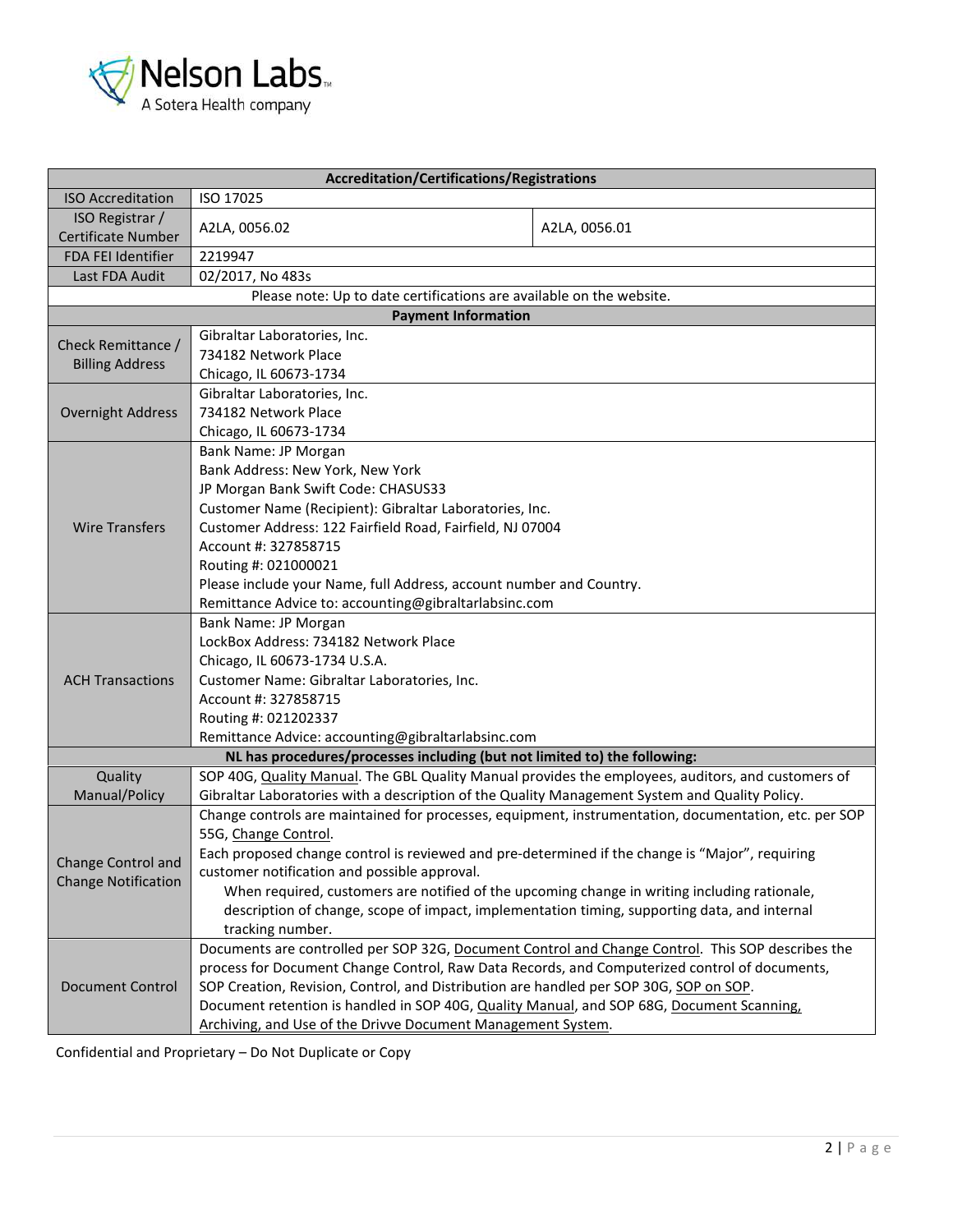

| Calibration and<br>Maintenance | Calibrations and PMs are scheduled as listed in SOP 18G, Calibration, Preventative Maintenance, and<br>Certification of General Instruments. The calibration and maintenance of equipment is primarily              |  |  |
|--------------------------------|---------------------------------------------------------------------------------------------------------------------------------------------------------------------------------------------------------------------|--|--|
|                                | performed by GBL's Calibration Department. Using documented procedures, they work to prevent<br>inaccuracy and deficiencies in data through the use of NIST traceable reference standards, laboratory               |  |  |
| Complaints                     | working standards, and tests for use in calibration.<br>Upon receipt, Gibraltar makes every effort to respond immediately and to investigate, correct, and close<br>within 30 days per SOP 59G, Complaint Handling. |  |  |
| <b>Customer Feedback</b>       | SOP 34G, Quality Assurance Auditing Procedure. Includes details of the customer feedback process.                                                                                                                   |  |  |
| Control of Non-                | SOP 69G, Deviation Investigations, and SOP 12G, Laboratory Result Failure Investigations and Other                                                                                                                  |  |  |
| conforming Product             | Excursions. Out of Specification results are communicated to customers within one business day.                                                                                                                     |  |  |
|                                | All CAPAs are handled per SOP 62G, Corrective and Preventative Actions.                                                                                                                                             |  |  |
| Corrective Action /            | Management and Quality Assurance are responsible for determining the root cause, proper corrective                                                                                                                  |  |  |
| <b>Preventative Action</b>     | action(s), possible preventative action(s), requirements of effectiveness checks, and effectiveness<br>determination                                                                                                |  |  |
|                                | All Deviations are handled per SOP 69G, Deviation Investigations.                                                                                                                                                   |  |  |
| Deviations                     | Management and Quality Assurance are responsible for determining the investigation review, and<br>customer notification.                                                                                            |  |  |
| Out of Specification           | SOP 12G Laboratory Result Failure Investigations and Other Excursions. Out of Specification results are                                                                                                             |  |  |
| (OOS) Results                  | communicated to customers within one business day.                                                                                                                                                                  |  |  |
|                                | SOP 11G, Training and Proficiency Testing of Technicians and New Employees. GBL includes an extensive,                                                                                                              |  |  |
| Training                       | documented training program for all employees. All employees receive annual GMP, GLP, and GDP                                                                                                                       |  |  |
|                                | training. Additionally, proficiency and competency analyses are performed (where applicable).                                                                                                                       |  |  |
|                                | Process controls are in place to ensure traceability and to prevent contamination. Samples, reagents, and                                                                                                           |  |  |
| Traceability                   | equipment are identified by a unique "GBL" asset number per SOP 7G, Receiving Login Procedure and                                                                                                                   |  |  |
|                                | Processing of Samples. Associated items used in testing are traceable to the batch record, lot number, or                                                                                                           |  |  |
|                                | part number.                                                                                                                                                                                                        |  |  |
|                                | SOP 70G, Data Integrity Policy, defines the roles and responsibilities of Gibraltar employees in assuring                                                                                                           |  |  |
| Data Integrity                 | data integrity requirements are maintained. Many of current requirements are maintained in specific<br>SOPs which are referred to inside of this SOP.                                                               |  |  |
|                                | The Quality Assurance Department performs an internal audit for each department at least once during                                                                                                                |  |  |
| <b>Internal Audits</b>         | the calendar year per SOP 34G, Quality Assurance Auditing Procedure.                                                                                                                                                |  |  |
|                                | The only exception is the QA Department is not audited by a person determined by management.                                                                                                                        |  |  |
| Management                     | Management responsibilities are defined in SOP 40G, Quality Manual. Management review determines                                                                                                                    |  |  |
| Responsibilities               | the effectiveness of the Quality System during Management Review per SOP 15G, Quality System /                                                                                                                      |  |  |
|                                | Management Review.                                                                                                                                                                                                  |  |  |
| Study                          | Documentation is recorded per SOP 25G, Data Recording, Correction, Review, and Reporting.                                                                                                                           |  |  |
| Documentation                  | Document retention is handled in accordance with SOP 40G, Quality Manual, and SOP 68G, Document                                                                                                                     |  |  |
|                                | Scanning, Archiving, and Use of the Drivve Document Management System.                                                                                                                                              |  |  |
| Supplier<br>Management         | All suppliers are qualified through our supplier management process per SOP 29G, Vendor and Service                                                                                                                 |  |  |
|                                | Provider Qualifications. The quality capabilities of vendors/subcontractors are reviewed prior to placing                                                                                                           |  |  |
|                                | any orders. Supplier performance is assessed on an ongoing basis through incoming inspections                                                                                                                       |  |  |
|                                | documented in the Purchase Order System.<br>Documentation is reviewed and approved per SOP 25G, Data Recording, Correction, Review, and                                                                             |  |  |
| <b>Test Data Review</b>        | Reporting. All data is peer reviewed before being submitted to Quality Assurance for a secondary full                                                                                                               |  |  |
|                                | review.                                                                                                                                                                                                             |  |  |
|                                |                                                                                                                                                                                                                     |  |  |